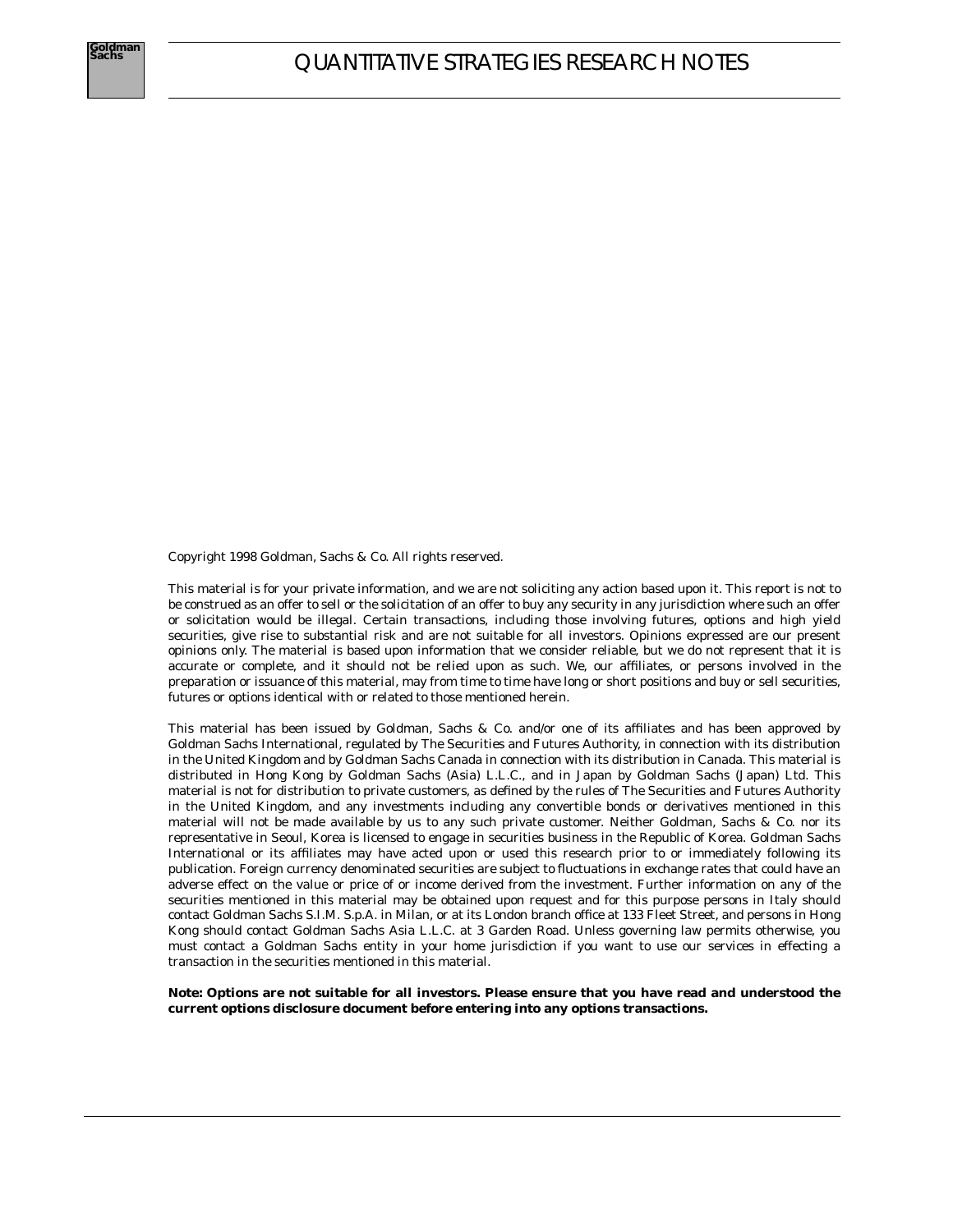# **Quantitative Insights**

# **When You Cannot Hedge Continuously: The Corrections to Black-Scholes**

The insight behind the Black-Scholes formula for options valuation is the recognition that, if you know the future volatility of a stock, you can replicate an option payoff exactly by a continuous rebalancing of a portfolio consisting of the underlying stock and a risk-free bond. If no arbitrage is possible, then the value of the option should be the cost of the replication strategy.

It is widely recognized that the Black-Scholes model is imperfect in many respects. It makes the idealized assumption that future stock evolution is lognormal with a known volatility, it ignores transaction costs and market impact, and it assumes that trading can be carried out continuously. Nevertheless the model is rational, and therefore amenable to rational modification of its assumptions and results; the Black-Scholes theory can be used to investigate its own shortcomings. This is an active area of research for the Quantitative Strategies Group at Goldman Sachs.

In this note we examine the effect of dropping only one of the key Black-Scholes assumptions, that of the possibility of continuous hedging. We examine the error that arises when you replicate a single option throughout its lifetime according to the Black-Scholes replication strategy, with the constraint that only a discrete number of rebalancing trades at regular intervals are allowed. To study the replication error, we carry out Monte Carlo simulations of the Black-Scholes hedging strategy for a single European-style option and analyze the resulting uncertainty (that is, the error) in the replication value. We will show that that these errors follow a simple rule-of-thumb that is related to statistical uncertainty that arises in estimating volatility from a discrete number of observations: the typical error in the replication value is proportional to the vega of the option (its volatility sensitivity, sometimes also called kappa) multiplied by the uncertainty in its observed volatility.

### **Simulating The Hedging Scenario and Calculating the Replication Error**

Suppose at time  $t = 0$  the option hedger sells a European put with strike *K* and expiration  $t = T$ , and receives the Black-Scholes value as the options premium. We assume that the world operates within the Black-Scholes framework: the underlying stock price evolves lognormally with a fixed known volatility  $\sigma$  that stays constant throughout time. For simplicity, we assume the stock pays no dividends.

The hedger now follows a Black-Scholes hedging strategy, rehedging at discrete, evenly spaced time intervals as the underlying stock changes. At expiration, the hedger delivers the option payoff to the option holder, and unwinds the hedge. We are interested in understanding the final profit or loss of this strategy:

 Value of Final P&L = Black-Scholes - Final option payoff. hedge at T

If the hedger had followed the exact Black-Scholes replication strategy, rehedging continuously as the underlying stock evolved towards its final value at expiration, then, no matter what path the stock took, the final P&L would be exactly zero. This is the essence of the statement that the Black-Scholes formula provides the ''fair'' value of the option. When the replication strategy deviates from the exact Black-Scholes method, the final P&L may deviate from zero. This deviation is called the *replication error*.

When the hedger rebalances at discrete rather than continuous intervals, the hedge is imperfect and the replication is inexact. Sometimes this imperfection favors the P&L, sometimes it penalizes it. The more often hedging occurs, the smaller the replication error.

To examine the range of possibilities, we have carried out Monte Carlo simulations in which we evaluate the outcome of the discrete hedging strategy over 50,000 different, randomly generated scenarios of future stock price evolution, assuming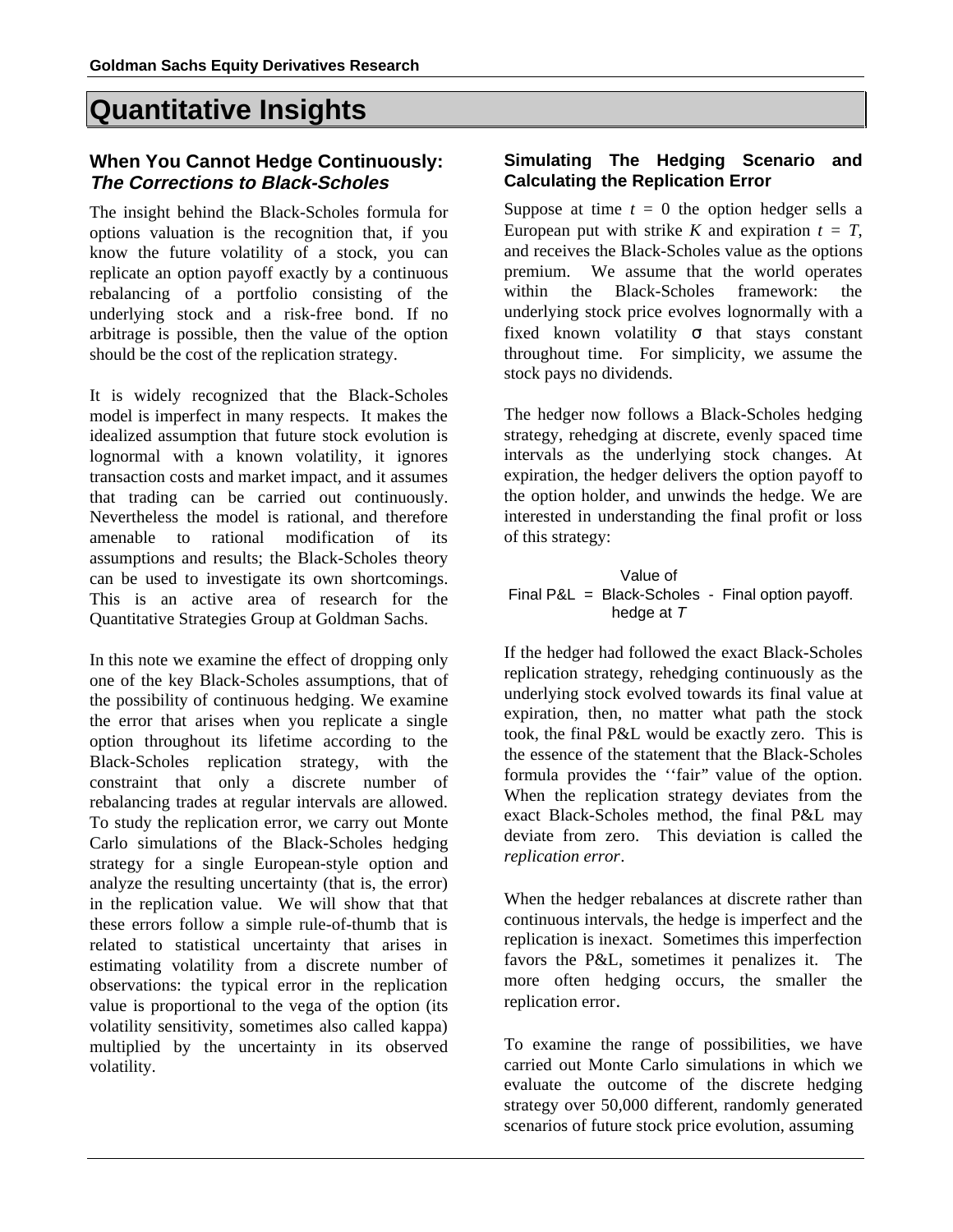**Exhibit 1: Histograms for the final profit/loss of the hedging strategy for (a) 21 and (b) 84 rebalancing trades.**



**Table 1: Statistical summary of the simulated profit/loss. The fair Black-Scholes value of the option is 2.512**

| Number of trades | Mean P&L | <b>Standard Dev. of P&amp;L</b> | StDev of P&L as a %<br>of option premium |
|------------------|----------|---------------------------------|------------------------------------------|
| 21               | 0.001    | 0.41                            | 16.3%                                    |
| 84               | 0.000    | 0.20                            | 8.1%                                     |

that the future stock price grows at a continuously compounded rate equal to the discount rate  $r = 5\%$ , and with a volatility  $\sigma = 20\%$ . In each scenario we carry out *N* rehedging trades spaced evenly in time over the life of the option, using the Black-Scholes hedge ratio (also calculated with  $r = 5\%$ , and  $\sigma =$ 20%).

Exhibit 1 shows histograms for the final P&L for a one-month at-the-money put hedged, at discrete times, to expiration. The initial stock price is taken to be  $S_0 = 100$ , with the strike *K* also at a level of 100 and an option time to expiration of  $T = 1/12$ years. The fair Black-Scholes value of the option is  $C_0$ =2.512. In Exhibit 1a, the option is hedged, approximately once per business day; in Exhibit 1b the option is hedged 84 times, or four times as frequently. Table 1 summarizes the mean and standard deviation of the final P&L from the 50,000 scenario.

We can draw several conclusions from these results. First, within the statistical error of the simulations, the average final profit/loss is zero. Hedging discretely does not bias the outcome in either direction when all other parameters (volatility, rates, dividends) are known correctly. Second, hedging more frequently reduces the standard deviation of the P&L. The standard deviation, as a fraction of the option premium is 16.3% for  $N = 21$ , and 8.1% for  $N = 84$ ; hedging four times as frequently roughly halves the standard deviation of the replication error. Third, the final distribution of replication error resembles a normal distribution, which means characterizing risk in terms of a standard deviation of the distribution makes good sense. Even though the standard deviation is 16% of premium for daily rehedging, there is a normally distributed probability of much larger hedging errors, both positive and negative.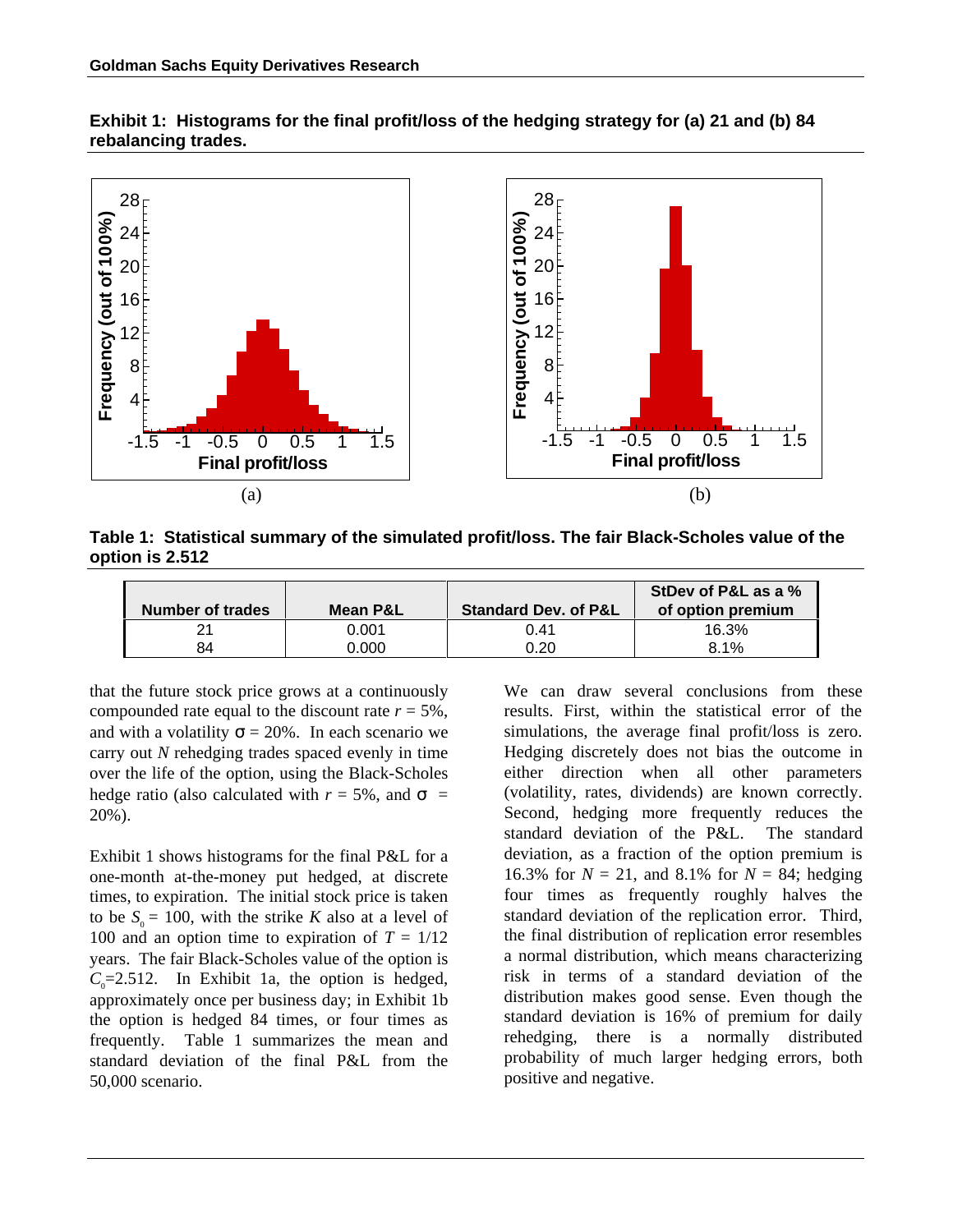#### **Understanding the Results Intuitively**

The simulation plots of Exhibit 1 are a compilation of numerical results. We have derived a simple analytical rule that provides good quantitative agreement with these results and lends itself to a simple intuitive interpretation; the standard deviation of the final P&L is given, to a good approximation, by:

$$
\sigma_{P\&L} = \sqrt{\frac{\pi}{4}} \left( \kappa \right) \frac{\sigma}{\sqrt{N}} \tag{1}
$$

Here  $\kappa$  is the options vega -- the standard Black-Scholes sensitivity of the option price with respect to volatility, evaluated at the initial spot and trading date:

$$
\kappa = \frac{dC}{d\sigma}(t = 0, S = S_0) = S_0 \sqrt{T} \frac{\exp(-d_1^2)}{\sqrt{2\pi}} \tag{2}
$$

where  $d_1$  is given the formula:

$$
d_1 = \frac{\log (S_0/K) + (r + \sigma^2/2)T}{\sigma\sqrt{T}}
$$
 (3)

as is used in the Black-Scholes formula. The number of times the hedger can rebalance is given by *N*. If you rebalance four times as frequently, you halve the typical size of the hedging error. The numerical prefactor,  $\sqrt{\pi}/4$  is slightly less than one: 0.886; for a rough estimate it can be taken to be one.

Using a standard Black-Scholes calculator, it easy to verify that the initial vega of the option we have analyzed is  $\kappa = 0.115/\text{vol}$  point. Once you know the relevant vega, it is easy to apply equation 1; for  $N =$ 21, we would estimate  $\sigma_{\text{P\&L}} = 0.443$ , while  $\sigma_{\text{P\&L}} =$ 0.222. These estimates are quite close to the simulation results of Table 1.

There is an even simpler way of using this rule for the case of an option that is struck close to the initial spot price. In this case, since the option price itself is approximately proportional to the volatility, the relation expressing the standard deviation of replication error as a multiple of initial option price becomes:

$$
\frac{\sigma_{P\&L}}{C_0} \approx \sqrt{\frac{\pi}{4}} \frac{1}{\sqrt{N}} \tag{4}
$$

Observe that the right-hand side of this equation only depends on the number of times you hedge. This simpler approximation remains reasonably accurate:  $\sigma_{\text{PAL}}/C_0$  is 19.3% for  $N = 21, 9.7\%$  for  $N =$ 84.

Equation (1) for the replication error is actually a reasonable approximation of a more complicated formula, which we will not derive here. Although the full formula provides better agreement than Equation (1) for options that are far out-of-themoney, have a longer term to expiration, or are priced under higher interest rates, their qualitative behavior is quite similar. In any case, for a wide range of pricing parameters of practical interest (*T*  $<$  1 year,  $r$  < 10%, strikes close enough to spot, say within 0.25 put-delta), the estimates are quite close.

There is an intuitive way of understanding Equations (1) and (2). When you hedge intermittently rather than continuously along some path to expiration, you are sampling the underlyer price discretely, and therefore obtaining only an approximate measure of the true volatility of the underlyer. Therefore, the estimated volatility itself will have an error. The histograms of Exhibit 2 show the range of volatilities estimated from each of the 50,000 paths used in the simulation analysis.

The volatility measured over all paths is, on average, close to 20%. But there is considerable variation in the volatility measured from discretely sampled prices --- even, as is the case here, when the underlying process really is lognormal with known constant volatility, and no jumps or other deviations are allowed. The discrete sampling itself introduces this error. This error is analogous to the statistical fluctuations that are seen when flipping a fair coin *N* times -- the measured frequency of heads will on average be 1/2, but there will be variations around the average roughly of size 1/√*N*. The same  $\sqrt{N}$  shows up here: the standard deviation of the measured volatility based on *N* samples is σ /√2*N.*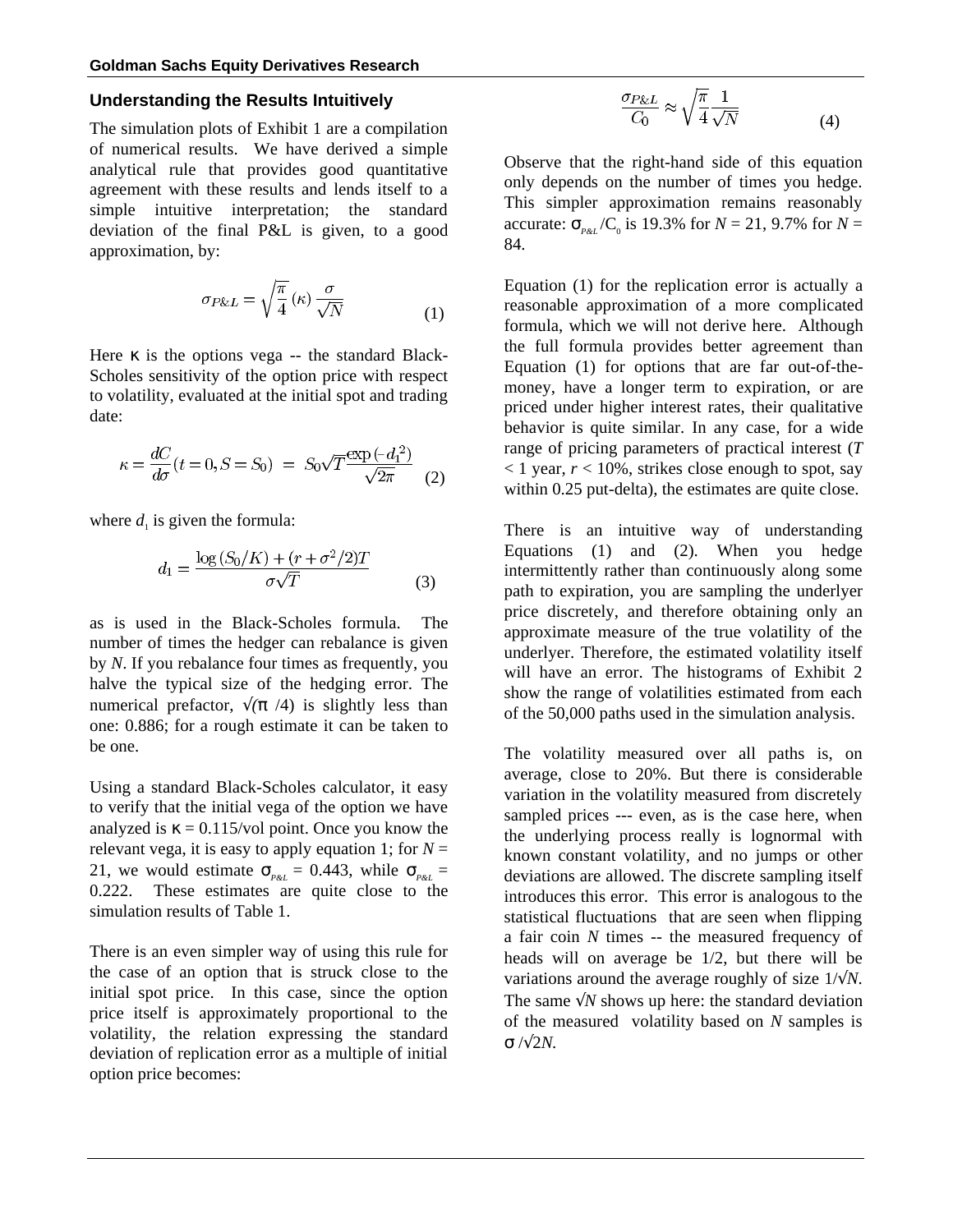

**Exhibit 2: Histograms showing the volatilities estimated from (a) 21 and (b) 84 simulated returns.**

Therefore, in an approximate way, the volatility you may actually experience in hedging the option is:

$$
\sigma_{sampled} \approx \sigma \pm \frac{\sigma}{\sqrt{2N}}\tag{5}
$$

Consequently, the option price you may capture by replication is an option price corresponding to a volatility somewhere in this range, so that:

$$
C(\sigma_{sampled}) - C(\sigma) \approx \kappa(\sigma_{sampled} - \sigma) \tag{6}
$$

where  $C(\sigma)$  is the fair Black-Scholes option price for volatility σ. We have used the option vega, κ, to approximately account for the option's sensitivity to this error in volatility. As a result, we should expect an average profit/loss of zero and a standard deviation in profit/loss that is proportional to the standard deviation of measured volatility:

$$
\sigma_{P\&L} \approx \kappa \frac{\sigma}{\sqrt{2N}}\tag{7}
$$

Equation (7), except for the slightly different numerical coefficient, agrees with the more rigorous result obtained in Equation (1), and provides an easily understandable heuristic explanation for the behavior of the replication error displayed in Exhibit 1.



**Trading Volatility and its Risks**

In this note we have focused on only one of the many risks of hedging options. Intermittent hedging alone can lead to large replication errors and consequent P&L fluctuations, even when all other option market parameters are known. The only way to reduce this particular error is to rehedge more frequently, or to run a more closely matched book whose gamma is close to zero, thereby avoiding the need to rehedge. In practice, however, the advantage gained by increased rehedging must be weighed against the losses due to transaction costs and potentially adverse market impact.

Currently, global index volatilities and their skews are extremely high, perhaps making the idea of selling volatility attractive (See the *Global Risk and Option Strategy Perspective* section in this Quarterly). If implementing this volatility view requires delta-hedging, then our analysis shows that the premium collected by selling options must be at least large enough to leave a cushion for the replication error induced by discrete hedging. This error is not small; expressed in volatility terms, a one-standard-deviation estimate of this error is approximately  $\sigma$  / $\sqrt{N}$ , where *N* is the number of rehedging trades. Including other sources of hedging risk, such as the possibility of jumps, changes in the future levels of volatility, and transaction costs, will only increase the need for an even larger cushion.